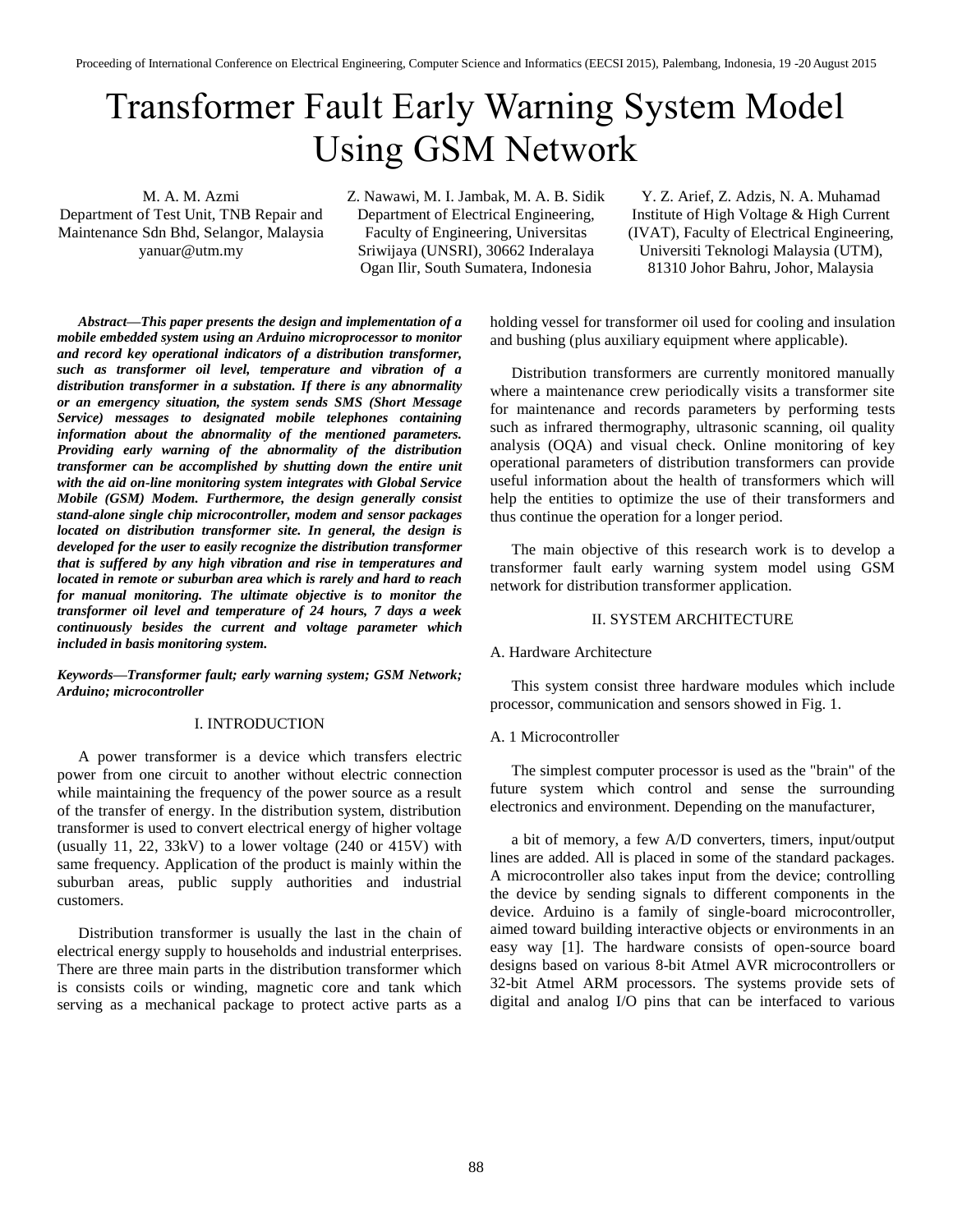extension boards and other circuits. Some models also feature a USB interface for loading code from personal computers.



Fig. 1 Block Diagram of the system.

### A. 2 Sensors

A sensor is a device that detects and responds to some type of input from the physical environment. The specific input could be light, heat, motion, moisture, pressure, or any one of a great number of other environmental phenomena. The output is generally a signal that is converted to human-readable display at the sensor location or transmitted electronically for reading or further processing. In this work, three types of sensor are used namely contact temperature, vibration, and ultrasonic level sensor.

# A. 3 GSM Modem

A global service mobile (GSM) modem is a wireless modem that works with a GSM wireless network. A wireless modem is like a dial-up modem. The basic difference between them is the dial-up modem sends and receives data through a fixed telephone line while the wireless modem sends and receives data through waves. Like a GSM mobile phone, a GSM modem also requires a SIM card from a wireless carrier to operate. [4]. The GPRS/GSM shield provides a way to use the GSM cell phone network to receive data from a remote location. There are three methods of services can be used when connecting to the network such as short message service (SMS), audio and GPRS Service.

# B. Software Architecture

The software is used to program the Arduino board to govern the operation of transformer monitoring. Besides that, this programming can also be used to monitor the operation of the system. A program or code written for the Arduino is called a sketch that is an integrated development environment (IDE) is a cross-platform application written in Java. A sketch is the name that Arduino uses for a program and the unit of code that is uploaded to and run on an Arduino board. This project involved five sketches which are run and tested individually before they combined to be one sketch. Arduino libraries are a convenient way to share code such as device drivers or commonly used utility functions. Standard library functionality includes basic

communication functions and support for some of the most common types of hardware like motor or sensors.

## III. RESULT AND DISCUSSION

### A. Hardware Result

No wiring required because the Arduino board provides female pins for plug and play for sensors, LED and GSM modem. Fig. 2 shows the wiring layout of the system which includes wiring for LCD, temperature sensor, level sensor, vibration sensor, and 5 LEDs for indication. The terminal expansion shield board not only expand the terminal of controller, but also can overlap other expansion boards to make connections more secure and reliable wiring connection.



Fig. 2. Wiring layout with external expansion shield.

The system was tested and calibrated in the lab with controlled temperature 24oC using Reference Temperature Calibrator Model ATC115. The calibrator is highly portable and fast precision thermometers with dry-block and temperature ranges from -100° to 1205°C. The temperature is set as desired and temperature sensor is dipped into the multi hole insert for verification and function test. The procedure

required 10 minutes for the temperature of the calibrator to stabilize before proceed to the next reading.

For level sensing, the simple test runs by using a ruler as reference and a solid box for the sensor wave to bounce back. The angle for sensors is 90o as it will place on top of the transformer and facing inside of the body. The reading measured is acceptable because for oil level the requirement for precise reading is not crucial as temperature reading.

For vibration test, the sensor is being mounted on the shaker base plate securely and the sensitivity of the sensor is set to two modes, namely high and low. The test is run by increasing the